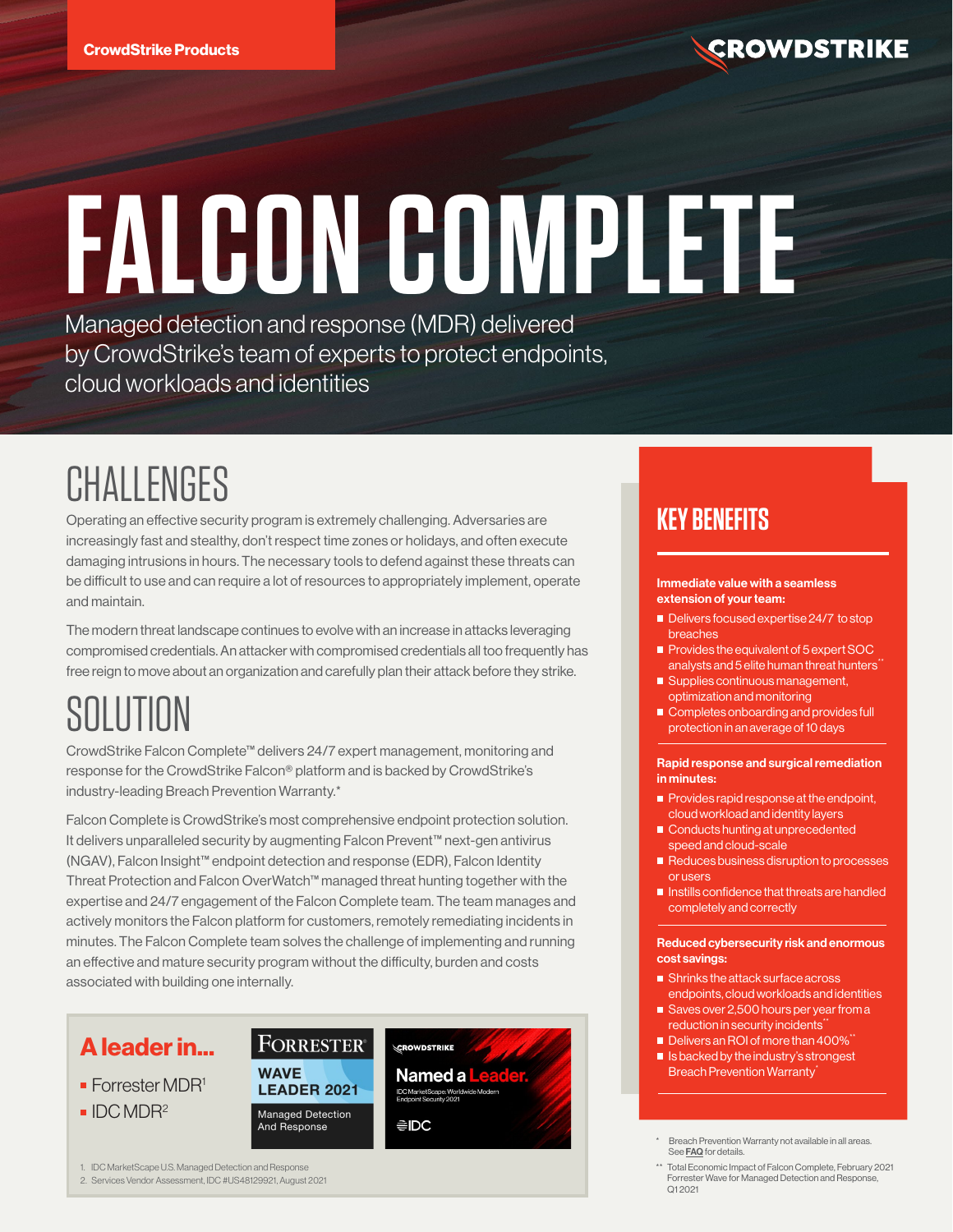# FALCON COMPLETE: A SYMBIOSIS OF PEOPLE, PROCESS AND TECHNOLOGY

#### **Falcon Complete Expertise**

Provides expert security analysts to manage, monitor, respond to and remediate threats



#### **Falcon Discover: IT Hygiene**

 $\overline{\mathcal{L}}$ 

Provides visibility into assets, systems and applications for a comprehensive topography of your IT environment

#### **Falcon Insight: Endpoint Detection and Response**

Delivers continuous, comprehensive endpoint visibility that spans detection, response and forensics to ensure nothing is missed and potential breaches are stopped

### **People, Process, Technology**

Falcon Complete's unique combination of technology, people and process delivers concrete improvements for our customers, transforming day-to-day operations

#### **Falcon Identity Threat Protection**

اللي

Enables hyper-accurate threat detection and real-time prevention of identity-based attacks by combining the power of advanced AI, behavioral analytics and a flexible policy engine to enforce risk-based conditional access

#### **Falcon Prevent: Next-gen AV**

Provides the ideal AV replacement solution by combining the most effective prevention technologies with full stack visibility and simplicity

#### **Falcon OverWatch: Managed Threat Hunting**

Adds a human threat detection engine that operates as an extension of your team, hunting relentlessly to see and stop the most sophisticated hidden threats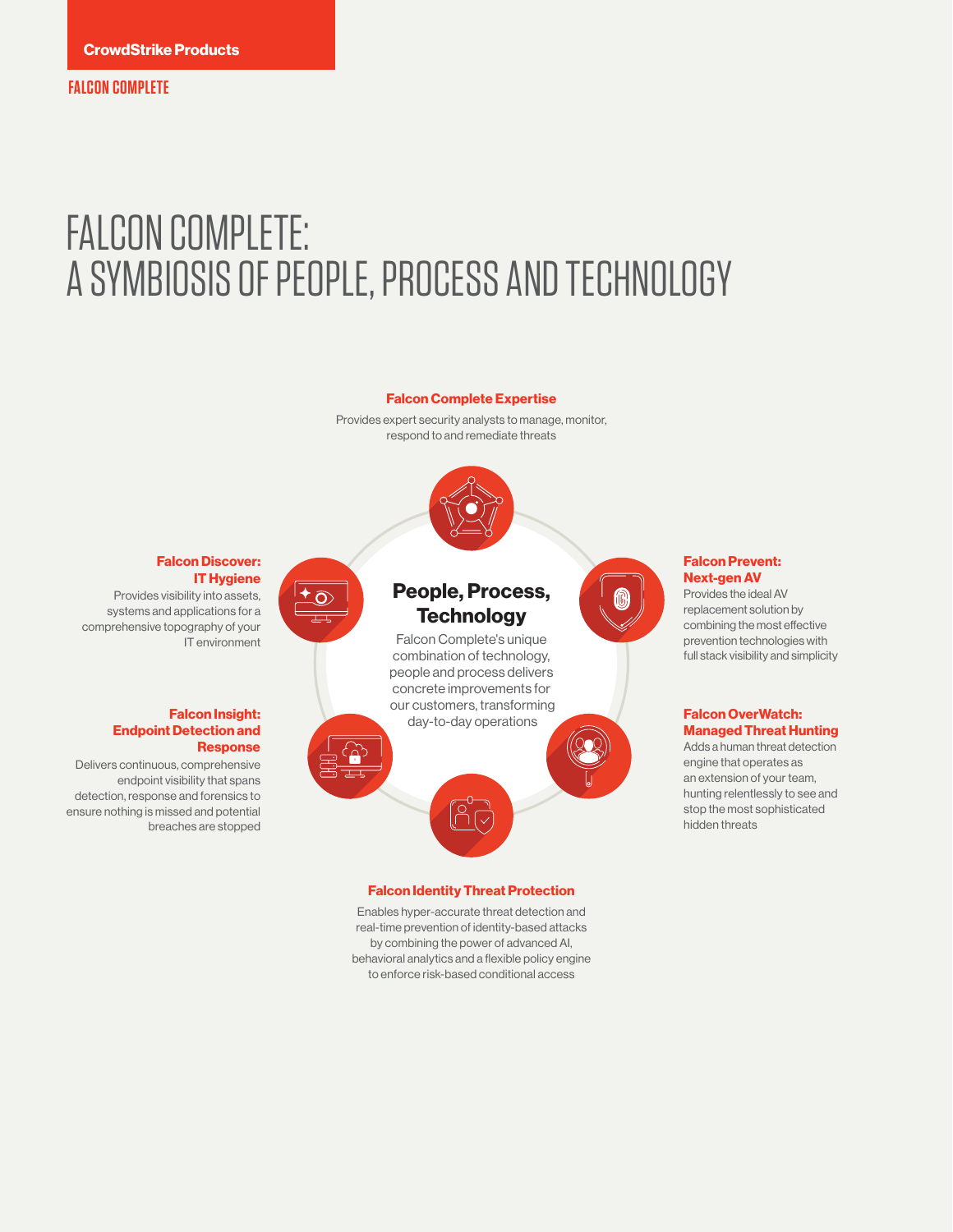# KEY CAPABILITIES

### LAYERS OF EXPERTISE

The Falcon Complete team is composed of seasoned security professionals with experience in incident handling, incident response, forensics, SOC analysis, identity protection and IT administration. The team has a global footprint, allowing true 24/7 coverage.

- **Experts in the CrowdStrike Falcon platform:** The Falcon Complete team holds CrowdStrike Certified Falcon Responder (CCFR) and CrowdStrike Certified Falcon Administrator (CCFA) certifications.
- **Experts in incident response:** The Falcon Complete team has years of experience in digital forensics and incident response (DFIR).
- **Experts in threat hunting:** The Falcon OverWatch team sees and stops undetected, sophisticated threats 24/7.
- **Experts in threat intelligence:** Falcon Complete is powered by the CrowdStrike global threat intelligence team, bringing critical context to the response process.

#### POWERED BY THE FALCON PLATFORM

CrowdStrike pioneered a new approach to endpoint protection, designed and built to overcome the limitations of legacy security solutions. The Falcon platform delivers the foundation for true next-generation endpoint protection.

- **100% cloud-native:** The Falcon platform delivers immediate time-to-value — no hardware, additional software or configuration is required, which drives down cost and complexity.
- **E** CrowdStrike Security Cloud: The CrowdStrike Security Cloud is the brains behind the CrowdStrike Falcon platform, providing complete real-time visibility and insight into everything happening on your endpoints throughout your environment.
- **Bingle lightweight agent:** An intelligent, lightweight agent, unlike any other, blocks attacks while capturing and recording endpoint activity as it happens to detect threats fast.
- Detection across endpoints, cloud workloads and identities: Falcon Complete enables frictionless endpoint, cloud workload and identity security, delivering real-time threat prevention and IT policy enforcement using identity, behavioral and risk analytics.

# **WHAT FALCON COMPLETE CUSTOMERS SAY**

"By analysing the millions of data points generated by a vast and diverse customer base, often in real time, CrowdStrike is able to provide our team with a comprehensive and clear picture of exactly what is happening across the globe, 24/7. That's an essential ingredient in protecting us from issues long before they become a problem."

#### **Michael Taylor,**

IT Director, Mercedes-AMG Petronas Formula One Team

"We remediate no malware whatsoever, and not only am I saving money, which makes me look like a hero to the finance department, but our malware instances have just plummeted. The CrowdStrike platform lets us forget about malware and move onto the stuff we need to do."

**Dawn Armstrong,**

VP of IT, Virgin Hyperloop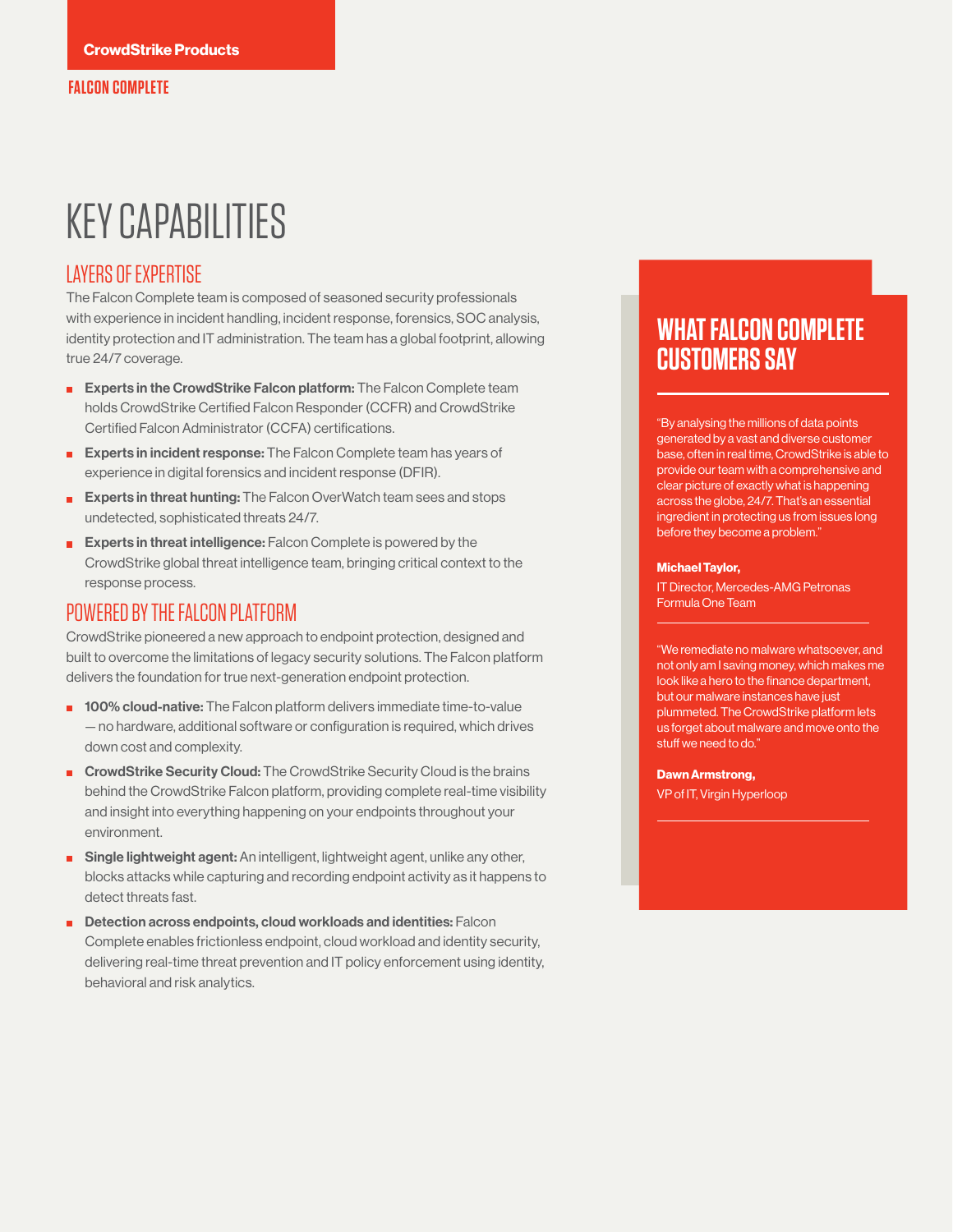#### **FALCON COMPLETE**

### PROACTIVE MANAGEMENT AND OPTIMIZATION

CrowdStrike experts ensure your environment is continuously optimized to combat the latest threats, achieving the best levels of performance and protection from your Falcon investment and instilling confidence that your endpoint protection and identity protection are always under complete control.

- Comprehensive control of unmanaged systems: Falcon Complete helps customers ensure all assets are properly grouped, sorted and protected.
- $\blacksquare$  Tight control over the Falcon agent: Falcon Complete ensures that the most current Falcon agent is installed, delivering the best level of protection available.
- **Rigorous configuration management: Falcon** Complete systematically applies proven, best-practice policies to endpoints, cloud workloads and identities.

### 24/7 EXPERTISE TO DEFEND THE CLOUD

- **Experts in Falcon Cloud Workload Protection:** The Falcon Complete team ensures your environment is continuously optimized to combat the latest threats, enable DevOps and achieve the best levels of performance and protection.
- $\blacksquare$  Multi-cloud: Falcon provides a single platform to protect AWS, Azure and Google Cloud.
- **Broad visibility:** Uncover AWS EC2 instances, GCP Compute instances and Azure VMs without installing an additional agent.
- Secure hosts and containers: Falcon runtime protection defends containers against active attacks.

# CONTINUOUS HUMAN THREAT HUNTING

- **The SEARCH Methodology:** Falcon OverWatch analysts leverage their proprietary SEARCH methodology — Sense, Enrich, Analyze, Reconstruct, Communicate and Hone —to shine a light into the darkest corners, leaving adversaries with nowhere to hide.
- Cloud-scale data: Scalable and effective threat hunting requires access to vast amounts of data and the ability to mine that data in real time for signs of intrusions. CrowdStrike's rich telemetry creates the foundation for Falcon OverWatch threat hunting.
- **PEDITE:** Years of combined diverse expertise: Falcon OverWatch employs elite experts from a wide range of backgrounds, including government, law enforcement, commercial enterprise, the intelligence community and defense and defense.

### 24/7 MONITORING AND RESPONSE

- **Around-the-clock active monitoring: Falcon** Complete is always watching, ensuring that emerging threats are addressed in real time, as they happen.
- **Human eyes on detections: Falcon Complete** investigates detections in a timely manner, identifying intrusions at the earliest possible stage.
- **Average time to begin response <10 minutes: Falcon** Complete builds and continuously tunes a repeatable playbook to ensure all threats are investigated quickly and efficiently.

#### SURGICAL REMEDIATION

When an intrusion is identified, the Falcon Complete team acts quickly and decisively, remotely accessing the affected system using native Falcon capabilities to surgically remove persistence mechanisms, stop active processes, disrupt identity-based threats and clear other latent artifacts. Falcon Complete restores systems to their pre-intrusion state without the burden and disruption of reimaging systems.

- Surgical remediation performed in under 60 minutes: Falcon Complete executes surgical remediation remotely, eliminating the cost and burden of reimaging.
- Greatly reduced impact for the end user: Falcon Complete can often perform remediation without the user being aware that it has happened.

#### TRANSPARENT AND SECURE COLLABORATION

- Message Center: This secure bi-directional communication channel allows for information exchange about emerging incidents as well as asking ad hoc questions, all from directly within the Falcon console. Keeping communications close to the Falcon data provides maximum efficiency, ensuring that the full context associated with emerging threats is never more than a click away.
- **Executive Dashboards:** Gain at-a-glance visibility into the day-to-day activity that Falcon Complete performs, including trends and actionable insights.
- **Message Analyst:** Fast access to CrowdStrike experts is embedded throughout the Falcon console. This helps analysts to more quickly understand threats and get fast answers to their cybersecurity questions.